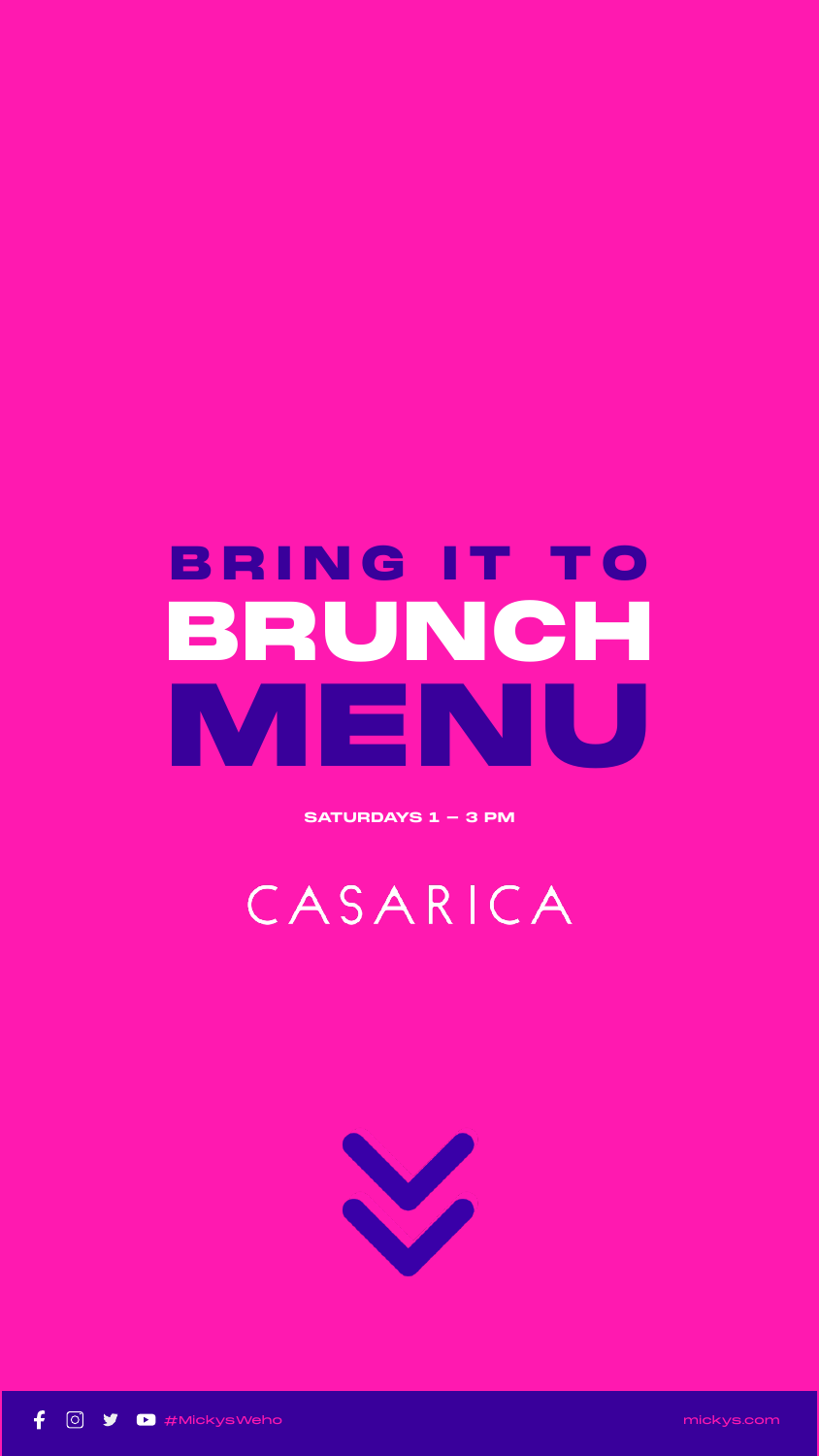### **MENU INFORMATION & ALLERGENS**

- **(8)** gluten free
- micky's favorite
- $R$  raw or undercooked
- $\left(\overline{\mathbf{V}}\right)$ vegeterian
- $\left(\begin{matrix}\widehat{\hspace{0.1cm}\widehat{\hspace{0.1cm}\widehat{\hspace{0.1cm}\widehat{\hspace{0.1cm}\widehat{\hspace{0.1cm}\widehat{\hspace{0.1cm}\widehat{\hspace{0.1cm}\widehat{\hspace{0.1cm}\widehat{\hspace{0.1cm}\widehat{\hspace{0.1cm}\widehat{\hspace{0.1cm}\widehat{\hspace{0.1cm}\widehat{\hspace{0.1cm}\widehat{\hspace{0.1cm}\widehat{\hspace{0.1cm}\widehat{\hspace{0.1cm}\widehat{\hspace{0.1cm}\widehat{\hspace{0.1cm}\widehat{\hspace{0.1cm}\widehat{\hs$
- contains eggs
- vegan  $\boldsymbol{C}$
- $\Omega$  new item



#### items marked with (R) may be served raw or undercooked; consuming raw or undecooked meats, poultry, seafood, shellfish, or eggs may increase your risk of foodborne illness, especially if you have certain medical conditions.



# FOOD MENU

| <b>M-Breakfast Sandwich @ 0 0 0</b><br>Hoagie Bread, Over Medium Eggs, Avocado, Mayo,<br>Lettuce, Tomato, Apple Smoked Bacon, Provolone Cheese |      |
|------------------------------------------------------------------------------------------------------------------------------------------------|------|
| <b>Chilaquiles 8000</b><br>Tortilla Chips, Chiles De Arbol Salsa, Scrambled Eggs,<br>Pickled White Onion, Mozzarella Cheese                    | \$13 |
| <b>Chorizo Burrito (8) (8)</b><br>Flour Tortilla, Eggs, Chorizo, Mozzarella, Salsa, Lettuce, Pico De Gallo                                     | \$14 |
| <b>Empanadas 00</b><br>Two Beef Or Chicken, Chimichurri Sauce, Green Salad With Lemon Dress-<br>ing                                            | \$14 |
| <b>M-Captain Crunch French Toast 00</b><br>Brioche Bread, Captain Crunch, Syrup, Powdered Sugar<br>Add and                                     |      |

#### **Add-ons**

**Chicken breast \$9 | Side of avocado \$3 | Side of Sour Cream \$1 | side of bacon \$7**

## MIMOSA / BRUNCH COMBO

| <b>Cakes Koolaid</b>                                                | \$15       |
|---------------------------------------------------------------------|------------|
| Casa Rica Blanco, Soda, Watermelon Red Bull, Tropical Punch Koolaid |            |
| <b>Paulo's Grizzly Margarita</b>                                    | <b>S15</b> |
| Casa Rica Reposado, House Make Margarita Mix, Tajin Rimmed          |            |
| <b>Blew Me</b>                                                      | <b>S15</b> |
| Casa Rica Rosado, Lime Juice, Grapefruit, Sprite, Blue Curaçao      |            |
| <b>Upside Down Cake</b>                                             | \$15       |
| Absolut Vanilla vodka, Pineapple juice, Grenadine                   |            |
| <b>Mimosa Pitcher a la Carte</b>                                    | \$16       |
| Refillable pitcher of Mimosas from 1pm-3pm during Brunch            |            |
| <b>Mixed Well Drinks &amp; Shots</b>                                | \$7        |

Enjoy A Refillable Mimosas & a Brunch Item of your Choice from 1pm-3pm during Brunch

**\$20**





## BRUNCHL **DRINKS**